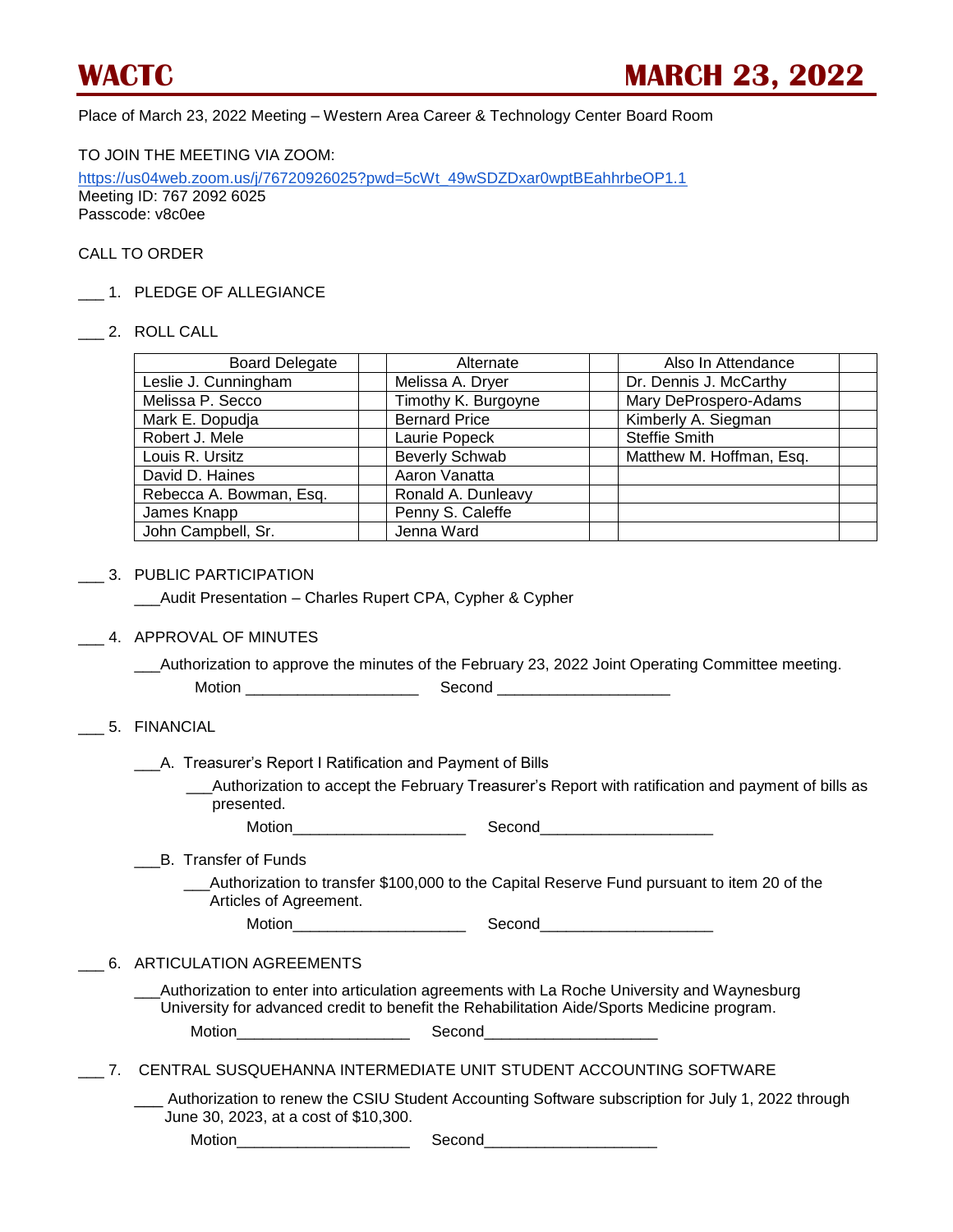| 8. ADVISORY COMMITTEE ADDITIONS                                                                |                                                                                                                                                                                                                                                                                                           |  |
|------------------------------------------------------------------------------------------------|-----------------------------------------------------------------------------------------------------------------------------------------------------------------------------------------------------------------------------------------------------------------------------------------------------------|--|
| Debra Roach to Cooperative Education.                                                          | Authorization to approve the following advisory committee additions: Josh Camacho to Networking and                                                                                                                                                                                                       |  |
| Motion__________________________                                                               | Second_______________________                                                                                                                                                                                                                                                                             |  |
| 9. SELECTION OF TREASURER                                                                      |                                                                                                                                                                                                                                                                                                           |  |
|                                                                                                | Due to the resignation of JOC member Karen Ruby, authorization is requested to open nominations<br>and elect a Treasurer to serve the remainder of her term for the 2021-2022 school year.                                                                                                                |  |
|                                                                                                |                                                                                                                                                                                                                                                                                                           |  |
| 10. EXECUTIVE SESSION                                                                          |                                                                                                                                                                                                                                                                                                           |  |
| Motion_________________________                                                                | Second<br><u>Second</u>                                                                                                                                                                                                                                                                                   |  |
| 11. PERSONNEL                                                                                  |                                                                                                                                                                                                                                                                                                           |  |
| A. Authorization to rescind the February 23, 2022 employment of Traci Stoneking as a full-time |                                                                                                                                                                                                                                                                                                           |  |
| paraprofessional due to her decision to decline the offered employment.                        |                                                                                                                                                                                                                                                                                                           |  |
|                                                                                                |                                                                                                                                                                                                                                                                                                           |  |
| effective March 3, 2022.                                                                       | B. Authorization to accept the resignation of Darla M. Gossett, Practical Nursing clinical instructor,                                                                                                                                                                                                    |  |
|                                                                                                |                                                                                                                                                                                                                                                                                                           |  |
|                                                                                                | C. Authorization to accept the resignation of Clay Fiori as Career Counselor effective April 1, 2022.                                                                                                                                                                                                     |  |
| Motion_______________________                                                                  | Second________________________                                                                                                                                                                                                                                                                            |  |
| effective June 30, 2022, with regrets.                                                         | D. Authorization to accept the notification of retirement of Mary DeProspero-Adams as Principal,                                                                                                                                                                                                          |  |
|                                                                                                |                                                                                                                                                                                                                                                                                                           |  |
| as presented.                                                                                  | E. Authorization to renew the employment agreement of Joshua Layton, Adult Education Coordinator,                                                                                                                                                                                                         |  |
| Motion_______________________                                                                  | Second <b>Executive Second</b>                                                                                                                                                                                                                                                                            |  |
| evaluations.                                                                                   | F. Authorization to increase the rate of pay of Rebecca Cecchini, school nurse, to \$225 per day<br>retroactive to December 15, 2021, with future annual pay increases dependent on annual                                                                                                                |  |
| Motion________________________                                                                 | Second<br><u>Second</u><br>Second<br>Second<br>Second<br>Second<br>Second<br>Second<br>Second<br>Second<br>Second<br>Second<br>Second<br>Second<br>Second<br>Second<br>Second<br>Second<br>Second<br>Second<br>Second<br>Second<br>Second<br>Second<br>Second<br>Second<br>Second<br><br><br><br><br><br> |  |
| 12. PERKINS COORDINATOR/CAREER COUNSELOR JOB DESCRIPTION                                       |                                                                                                                                                                                                                                                                                                           |  |
|                                                                                                | Authorization to approve the Perkins Coordinator/Career Counselor job description as presented.                                                                                                                                                                                                           |  |
| Motion_________________________                                                                | Second______________________                                                                                                                                                                                                                                                                              |  |
| 13. REPORTS                                                                                    |                                                                                                                                                                                                                                                                                                           |  |
| Superintendent of Record                                                                       |                                                                                                                                                                                                                                                                                                           |  |
| March 17, 2022 PAC Meeting Update                                                              |                                                                                                                                                                                                                                                                                                           |  |
| Solicitor                                                                                      |                                                                                                                                                                                                                                                                                                           |  |
| <b>Executive Director</b>                                                                      |                                                                                                                                                                                                                                                                                                           |  |
| ___Sports Medicine Update                                                                      |                                                                                                                                                                                                                                                                                                           |  |
| Principal                                                                                      |                                                                                                                                                                                                                                                                                                           |  |